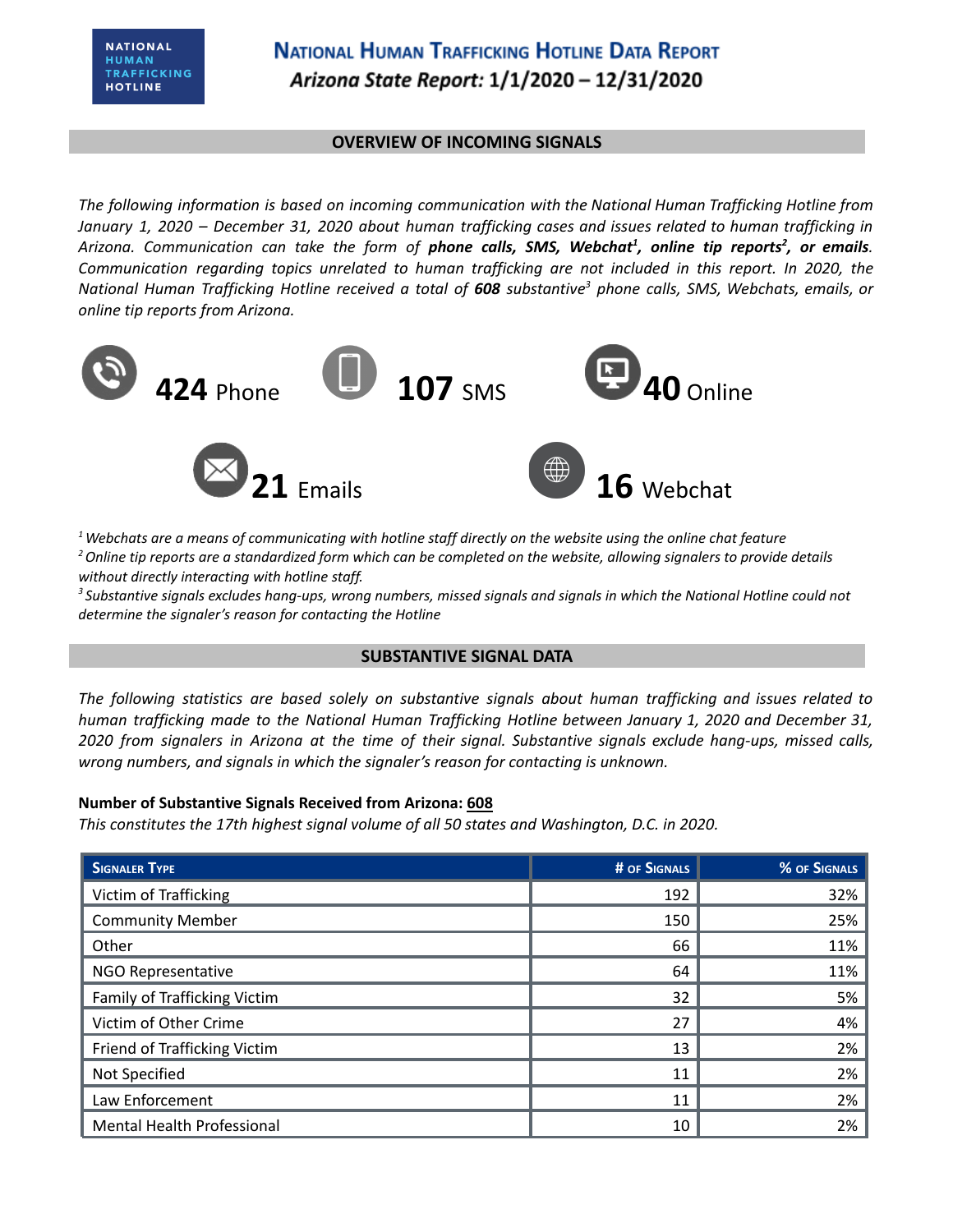# **NATIONAL HUMAN TRAFFICKING HOTLINE DATA REPORT** Arizona State Report: 1/1/2020 - 12/31/2020

| <b>Medical Professional</b>                                 | 10  | 2% |
|-------------------------------------------------------------|-----|----|
| Victim of Labor Exploitation                                |     | 1% |
| <b>Government Official</b>                                  |     | 0% |
| Legal Professional                                          |     | 0% |
| Caller Types Referenced Fewer than Three Times <sup>1</sup> | 9   | 1% |
| <b>TOTAL # OF SUBSTANTIVE SIGNALS</b>                       | 608 |    |

<sup>1</sup>To protect the identity of the people we serve, the National Human Trafficking Hotline does not disclose exact statistics *related to venues, industries, victim information or caller information referenced fewer than three times.*

### **DATA ABOUT HUMAN TRAFFICKING SITUATIONS**

Each request submitted to the hotline is evaluated for evidence of potential human trafficking. In Arizona, a total *of 193 unique situations (incidents) of potential human trafficking were reported to the hotline.*

| <b>PRIMARY REASON FOR CONTACTING THE NATIONAL HOTLINE</b> | # OF SITUATIONS | <b>% OF SITUATIONS</b> |
|-----------------------------------------------------------|-----------------|------------------------|
| Access Service Referrals                                  | 51              | 26%                    |
| Report a Trafficking Tip                                  | 131             | 68%                    |
| <b>Request Crisis Assistance</b>                          | 11              | 6%                     |
| Request General Information <sup>2</sup>                  |                 | 0%                     |
| TOTAL # OF SITUATIONS                                     | 193             |                        |

<sup>2</sup>Requests for general information are situations in which an individual who is aware of a specific situation of potential trafficking may contact the National Human Trafficking Hotline for general information about human trafficking or to learn more about services available to trafficking victims. Requests for T&TA (Training and Technical Assistance) are situations in which service providers or law enforcement working with a victim of trafficking contact the National Hotline for technical *assistance.*

| <b>VENUE/INDUSTRY OF POTENTIAL TRAFFICKING</b>           | <b># OF SITUATIONS</b> | <b>% OF SITUATIONS</b> |
|----------------------------------------------------------|------------------------|------------------------|
| <b>Sex</b>                                               | 145                    | 75%                    |
| Venue Not Specified                                      | 76                     | 39%                    |
| Hotel/Motel-Based                                        | 15                     | 8%                     |
| Pornography                                              | 14                     | 7%                     |
| <b>Illicit Massage/Spa Business</b>                      | 10                     | 5%                     |
| Other Venue                                              | 9                      | 5%                     |
| Residence-Based Commercial Sex                           |                        | 4%                     |
| Online Ad, Venue Unknown                                 | 6                      | 3%                     |
| <b>Escort/Delivery Service</b>                           | 3                      | 2%                     |
| Street-Based                                             | 3                      | 2%                     |
| Venues Referenced in Fewer than Three Cases <sup>4</sup> | $\overline{2}$         | 1%                     |
| Labor                                                    | 25                     | 13%                    |
| <b>Industry Not Specified</b>                            | 4                      | 2%                     |
| Hostess/Strip Club                                       | 4                      | 2%                     |